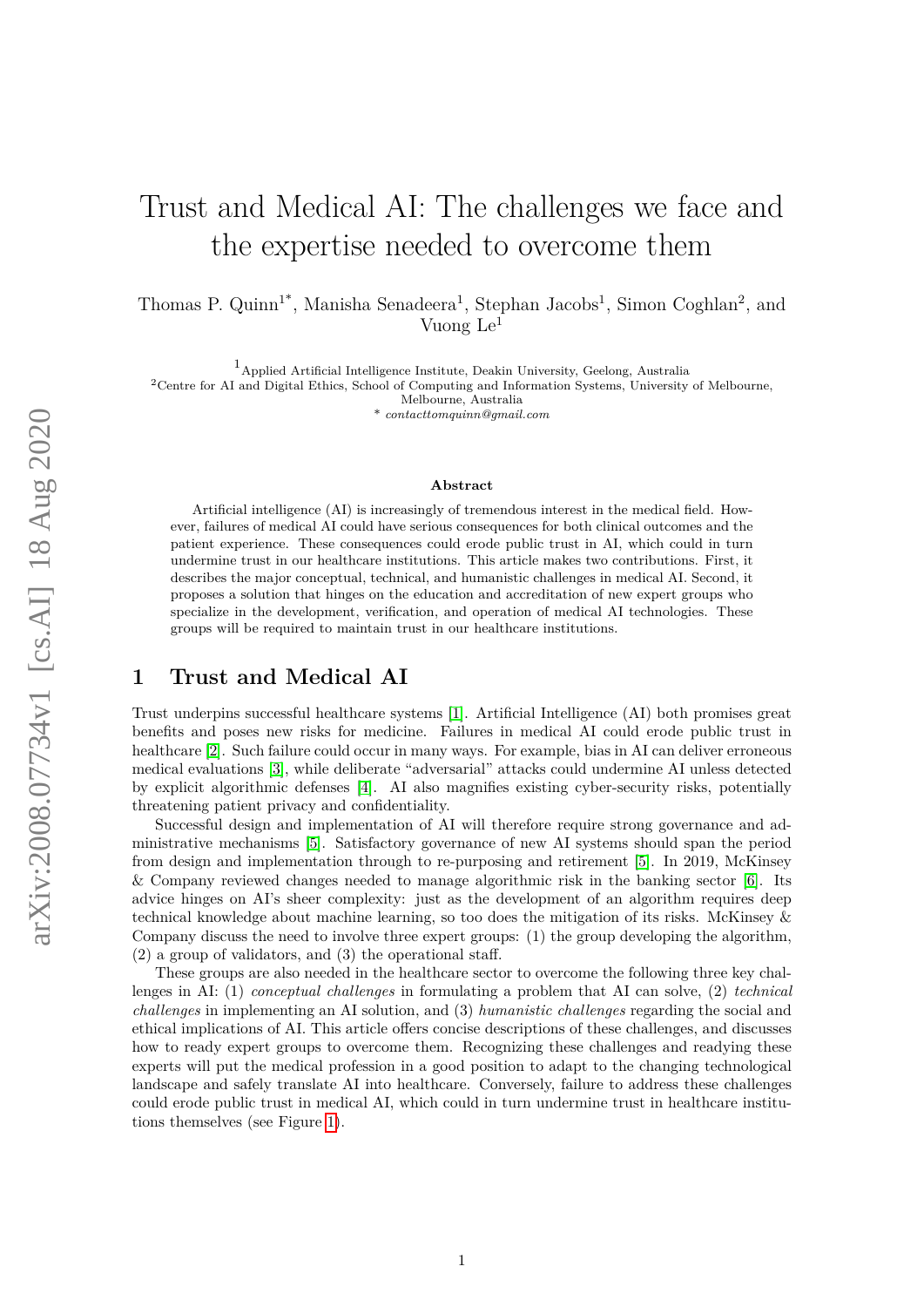

<span id="page-1-0"></span>Figure 1: This figure shows how key challenges in medical AI relate to one another and to clinical care. If these challenges go unaddressed, the consequences could act concertedly to erode trust in medical AI, which could further undermine trust in our healthcare institutions. Node colour represents the type of challenge: conceptual (orange), technical (green), or humanistic (pink). Uncoloured nodes represent consequences.

# **2 The Challenges We Face**

## **2.1 Conceptual challenges**

Before we can translate AI into the healthcare setting, we must first identify a problem that AI can solve given the data available. This requires a clear conceptual understanding of both AI and medical practice. Conceptual confusion about AI's capabilities could undermine its deployment. Currently, AI systems cannot reason as human physicians can. Unlike physicians, AI cannot draw upon "common sense" or "clinical intuition". Rather, machine learning (the most popular type of AI) resembles a signal translator in which the translation rule is learned directly from raw data. Nevertheless, machine learning can be powerful. For example, a machine could learn how to translate a patient's entire medical record into a single number that represents a likely diagnosis, or image pixels into the coordinates of a tissue pathology. The nascent field of "machine reasoning" may one day yield models that connect multiple pieces of information together with a larger body of knowledge [\[7\]](#page-5-0). However, such reasoning engines are currently far from practically usable.

Any study involving AI should begin with a clear research question and a falsifiable hypothesis. This hypothesis should state the AI architecture, the available training data, and the intended purpose of the model. For example, a researcher might implicitly hypothesize that a Long Short-Term Memory (LSTM) neural network trained on audio recordings of coughs from hospitalized pneumonia patients could be used as a pneumonia screening tool. Stating the hypothesis explicitly can reveal subtle oversights in the study design. Here, the researcher wants an AI model that diagnoses pneumonia in the community, but has only trained the model on patients *admitted* for pneumonia. This model may therefore miss cases of mild pneumonia, and thus fail in its role as a general screening tool. Meanwhile, model verification requires familiarity with abstract concepts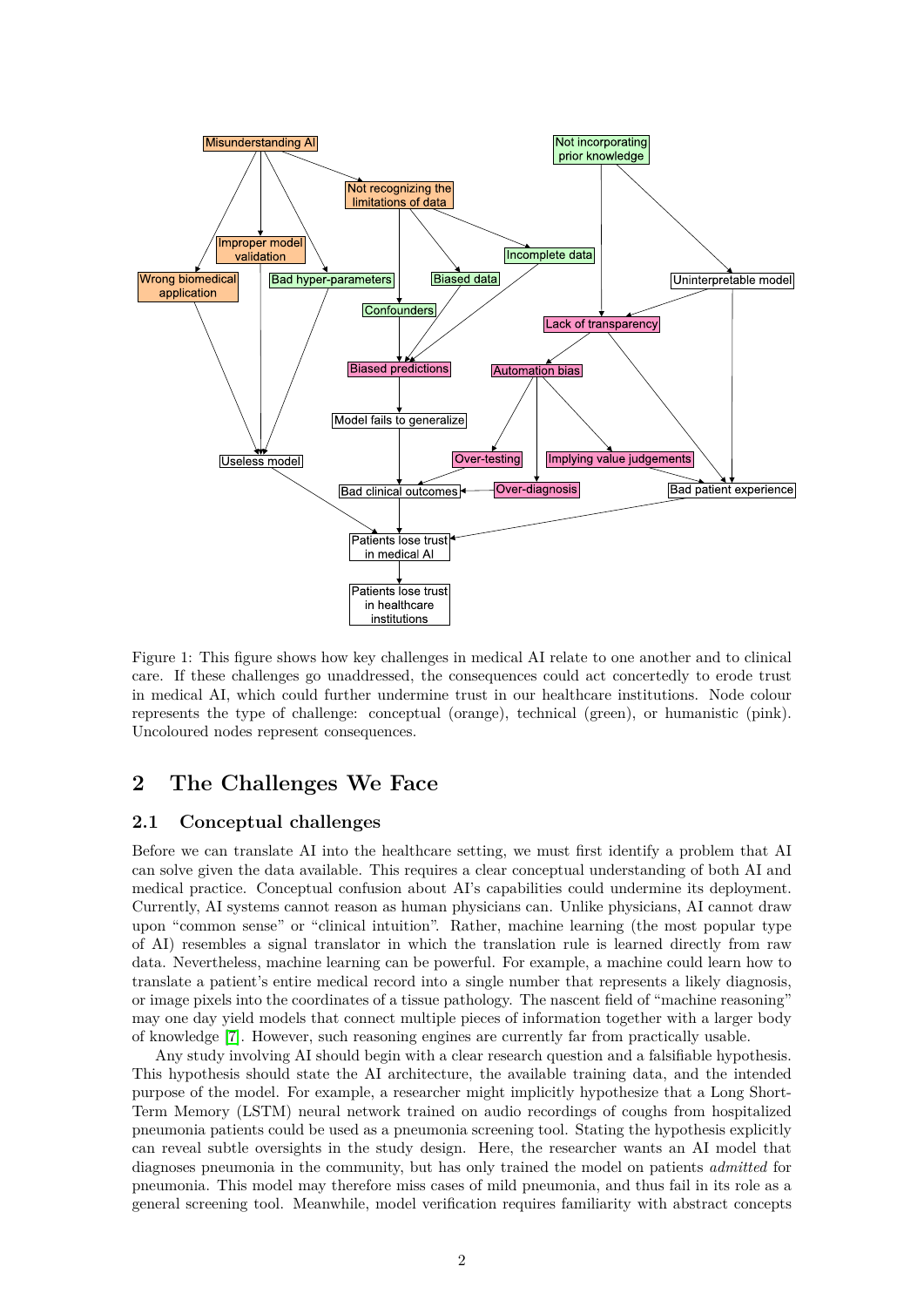like over-fitting and data leakage. Without this understanding, an analyst could draw incorrect conclusions (notably, to conclude that a model *does* work when it *does not*).

It is equally important to conceptualize the nature of the medical problem correctly. Although analysts might intend for a model to produce reliable results that match the standards set by human experts, this is impossible for problems in which no standard exists (e.g., because experts disagree about the pathophysiology or nosology of a clinical presentation). Even when a standard does exist, models can still recapitulate errors or biases within the training data.

#### **2.2 Technical challenges**

AI is a dynamic and evolving field, and (like medicine itself) could be considered as much art as science. This makes AI much harder to use than other technologies that come with a usermanual. For example, while LSTM is widely used for sequential data, its specific application to electroencephalogram (EEG) signals requires the analyst to carefully tune dozens of so-called "hyper-parameters", such as the sampling rate, segment size, and number of hidden layers. These all have a major impact on performance, yet there is no universal "rule-of-thumb" to follow.

AI benefits from two sources of information: (1) prior knowledge as provided by the domain expert, and (2) real-world examples as provided by the training data. With the first source of information, the model designer encodes expert knowledge into the model architecture, optimization scheme, and initial parameters, which all guide how the model learns. This is hard to do when the problem-at-hand is complex or ill-defined, as is the case in healthcare, where physician reasoning is not easily expressed as a set of concrete rules [\[8\]](#page-5-1).

With the second source of information, a generic model is fit to the observed data. This can deal nicely with ambiguities by discovering elaborate statistical patterns directly from the training data, and can also help update imperfect expert knowledge embedded within the algorithm. However, data-oriented models have problems too, especially when applied to healthcare, where data can be scarce or incomplete (e.g., owing to differences in disease prevalence or socio-economic factors). Such factors intensify the risk of covariate shift, confounder over-fitting, and other model biases [\[9\]](#page-5-2), thus reducing the trustability of purely data-oriented models.

#### **2.3 Humanistic challenges**

Patients are not mere biological organisms, but human beings with general and individualized needs, wishes, vulnerabilities, and values [\[10\]](#page-5-3). The human dimension of healthcare involves a unique professional-patient relation imbued with distinctive values and duties. This relation is widely regarded as requiring a *patient-centered approach* which respects patient autonomy and promotes informed choices that align with patient values [\[11\]](#page-5-4). Other values include the duties of privacy, confidentiality, fairness, and care, as well as the promotion of benefit (beneficence) and avoidance of harm (non-maleficence) [\[12\]](#page-5-5). Medical AI must align with these values.

Many AI models are "black-boxes" that (for proprietary or technical reasons) cannot explain their recommendations [\[13\]](#page-5-6). This lack of transparency could conceivably damage epistemic trust in the recommendations, and diminish autonomy by requiring patients to make choices without sufficiently understanding the relevant information [\[14\]](#page-5-7). The use of black-boxes also makes it difficult to identify biases within models that could systematically lead to worse outcomes for under-represented or marginalized groups [\[15\]](#page-5-8)—an important limitation given that such biases can even be present for theoretically fair models [\[16\]](#page-5-9). Meanwhile, some models tend to rank treatment options from best to worst, implying value judgements about the patient's best interests [\[17\]](#page-5-10). For example, rankings could prioritize the maximization of longevity over the minimization of suffering (or *vice versa*). If practitioners fail to incorporate the values and the wishes of a specific patient into their professional decisions, the AI system may paternalistically interfere with shared decisionmaking and informed choice [\[18,](#page-5-11) [19\]](#page-5-12). A patient may even wish to follow a doctor's opinion without any machine input [\[20\]](#page-5-13). Trust could be damaged if patients discover that healthcare workers have used AI without seeking their informed consent.

One problem for any powerful AI (interpretable or not) is that practitioners may come to over-rely on it, and even succumb to automation bias [\[21\]](#page-5-14). Over-reliance, whether conscious or unconscious, can lead to harmful (maleficent) patient outcomes due to flawed health decisions, overdiagnosis, overtreatment, and defensive medicine [\[22\]](#page-5-15). Concern has also been raised about the incremental replacement of human beings with AI systems. For example, robot carers may soon look after older adults at home or in aged care [\[23\]](#page-5-16). This may deprive people of the empathetic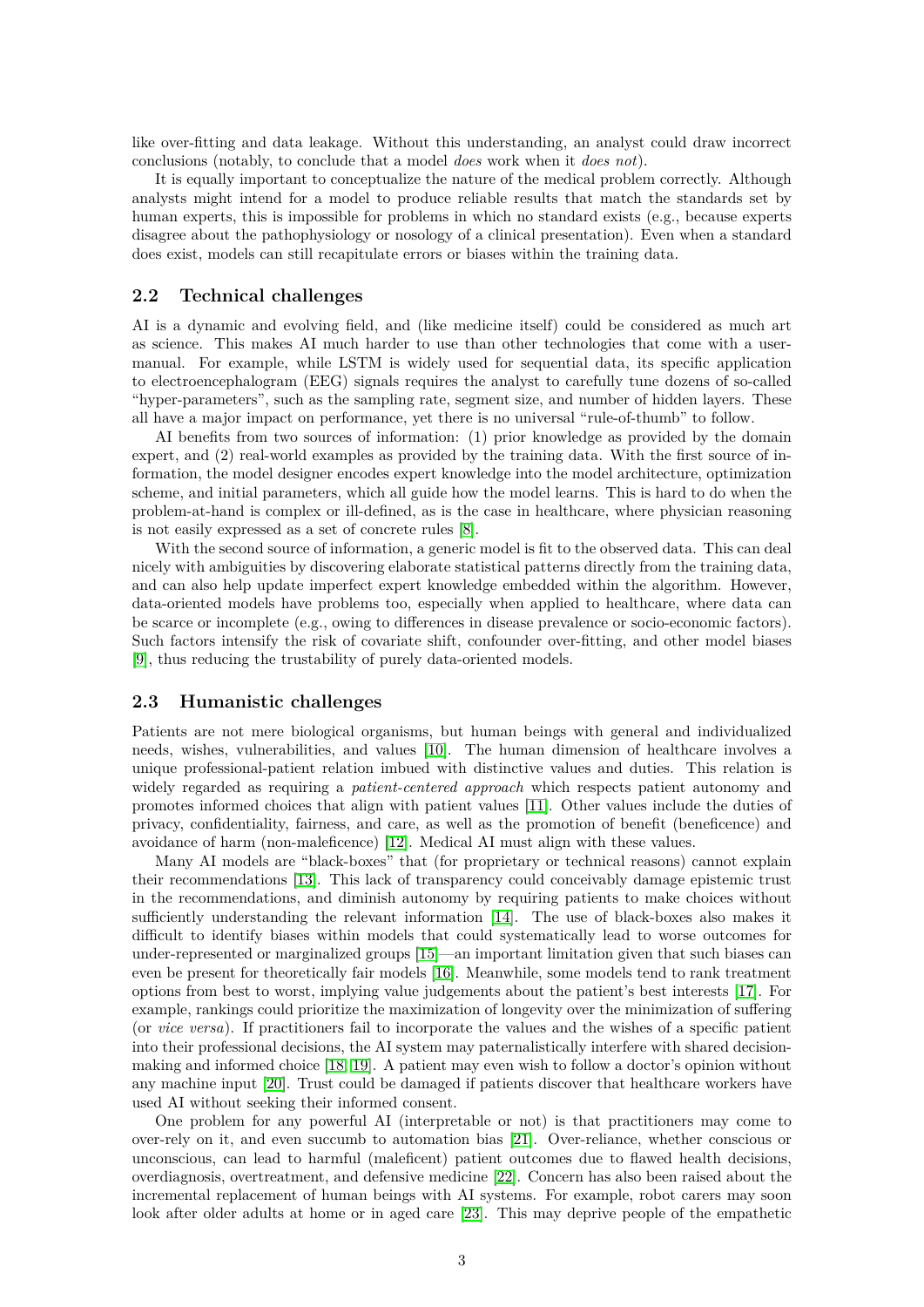aspects of healthcare that they want and need [\[24\]](#page-5-17). To address the conceptual, technical, and humanistic challenges of AI in medicine, three expert groups are required: developers, validators, and operational staff (see Figure [2\)](#page-3-0).



<span id="page-3-0"></span>Figure 2: This table summarizes how accredited expert groups–developers, validators, and operational staff–can help overcome the key challenges in medical AI. Node colour represents the type of challenge: conceptual (orange), technical (green), or humanistic (pink).

# **3 The Experts We Need**

## **3.1 The group developing the algorithm**

This group must understand the technical details of AI systems, but also how these details influence outcomes for patients. As such, this group should not only involve AI practitioners, but also healthcare professionals, patient advocates, and medical ethicists who together enable design processes that are flexibly sensitive to individual patient values [\[16,](#page-5-9) [17,](#page-5-10) [25\]](#page-5-18).

#### **3.1.1 How to ready this group:**

In the short term, we need to prioritize interdisciplinary research collaborations. Computer scientists need guidance from medical experts to choose healthcare applications that are medically important and biologically plausible. Medical experts need guidance from computer scientists to choose prediction problems that are conceptually well-formulated and technically solvable.

In the long term, we will need interdisciplinary training programs that teach computer science alongside health science, complete with accreditation through undergraduate and post-graduate degrees in *digital medicine*. Both sciences rely on a precise vocabulary not readily understood by outsiders, necessitating the involvement of experts who specialize in digital medicine specifically. These degrees should also require coursework in medical ethics.

#### **3.2 A group of validators**

This group similarly needs to understand the technical details of AI systems in order to validate their performance in day-to-day work. Interdisciplinary collaboration will result in new knowledge production, and AI models must be constantly monitored, audited, and updated as medical knowledge advances.

#### **3.2.1 How to ready this group:**

In the short term, we need to apply the validation systems already available to enforce methodological rigor and safeguard patient care. This includes peer review, which should require that multiple disciplines critique the conceptual and technical design of AI systems, plus their humanistic implications. We should also subject AI algorithms to the same rigorous standards we apply to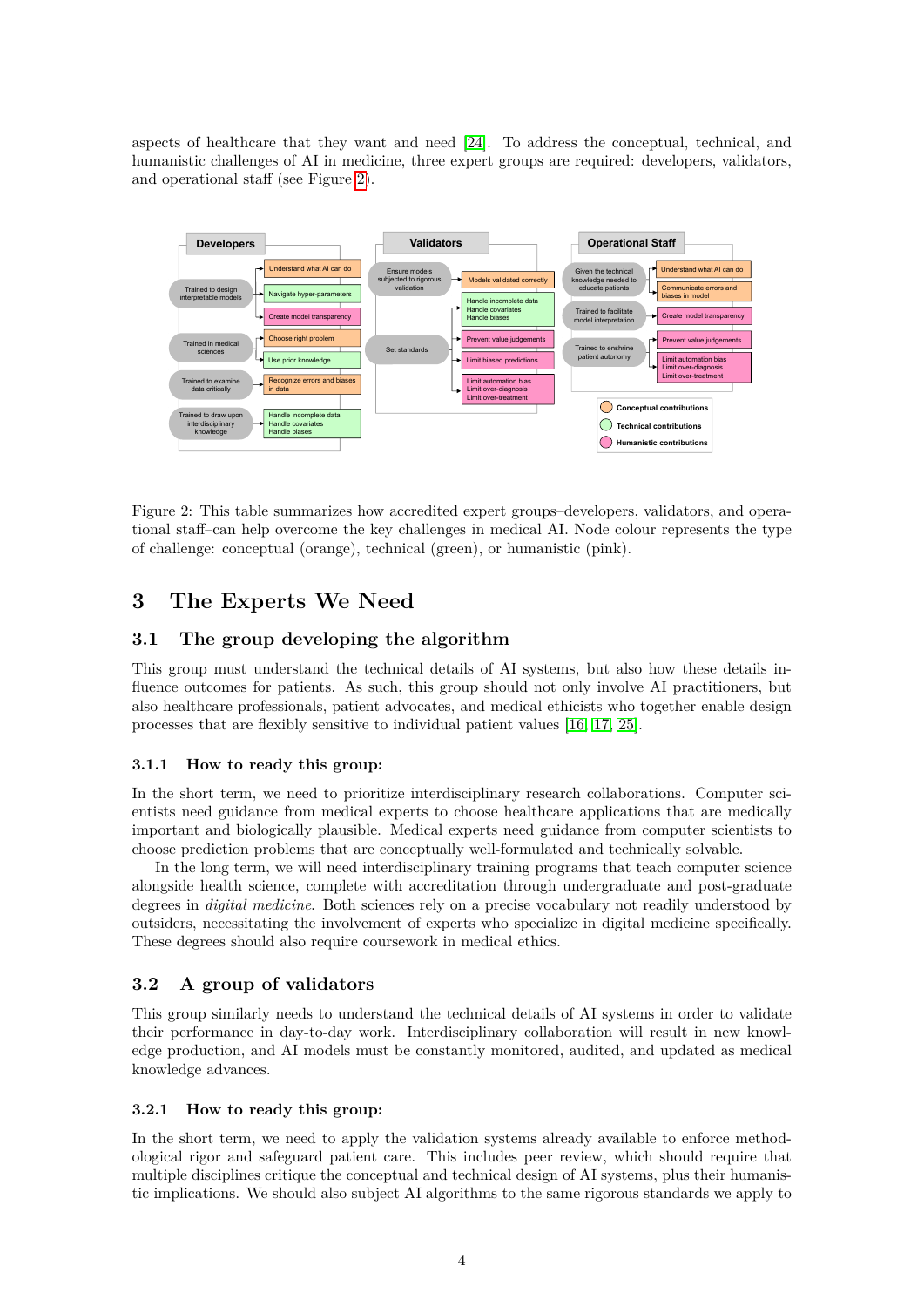evidence-based medicine [\[26\]](#page-5-19)—for example, by using randomized clinical trials to evaluate model performance in terms of *clinical endpoints*, not just predictive accuracy.

In the long term, we will need formal institutions that are empowered to audit whether AI has been developed and deployed responsibly, giving "AI safety" the same scrutiny we give drug safety. Since validation requires a strong understanding of systems-level healthcare operations, some have suggested the development of so-called "Turing stamps" to formally validate AI systems [\[27\]](#page-5-20), as well as a greater involvement of official regulators like the FDA [\[28\]](#page-5-21).

#### **3.3 The operational staff**

The operational staff includes any professional who works within the healthcare system. They provide an interface between developers and validators, as well as between AI and patients. Experience shows that computer-based recommendations may be explicitly ignored by operational staff when they find the recommendations obscure or unhelpful, with potentially disastrous consequences [\[29\]](#page-5-22). Operational staff can help minimize not only the risks associated with ignoring AI, but also the risks associated with over-relying on it.

#### **3.3.1 How to ready this group:**

In the short term, we must take staff concerns about AI safety very seriously. This includes IT staff who oversee AI systems and monitor for privacy and data security breaches. We should also encourage clinicians to use continuing medical education (CME) allowances to attend workshops and seminars on AI and AI ethics.

In the long term, we should equip healthcare workers with literacy in AI by teaching them about the conceptual, technical, and humanistic challenges as part of the professional medical curriculum. However, the intricacies of AI in medicine will additionally require opportunities for specialization. "Digital medicine" must become its own *applied discipline*, complete with coursework and accreditation. We need "digital doctors" and "digital nurses" to calibrate patient expectations, listen and adapt to patient preferences and values, enshrine patient autonomy and decision-making capacity, and clearly communicate AI predictions alongside its limitations. We also need these experts to liaise with developers and validators in order to roll-out new technology safely.

## **4 Final Remarks**

AI is a potentially powerful tool, but it comes with multiple challenges. In order to put this imperfect technology to good use, we need effective strategies and governance. This will require creating a new labor force who can develop, validate, and operate medical AI technologies. This in turn will require new programs to train and certify experts in digital medicine, including a new generation of "digital health professionals" who uphold AI safety in the clinical environment. Such steps will be necessary to maintain public trust in medicine through the coming AI age.

# **References**

- <span id="page-4-0"></span>[1] Edmund D. Pellegrino, Robert M. Veatch, and John Langan. *Ethics, trust, and the professions: philosophical and cultural aspects*. Georgetown University Press, 1991.
- <span id="page-4-1"></span>[2] Julia Powles and Hal Hodson. Google DeepMind and healthcare in an age of algorithms. *Health and technology*, 7(4):351–367, 2017.
- <span id="page-4-2"></span>[3] Ayanna Howard and Jason Borenstein. The Ugly Truth About Ourselves and Our Robot Creations: The Problem of Bias and Social Inequity. *Science and Engineering Ethics*, 24(5):1521–1536, 2018.
- <span id="page-4-3"></span>[4] Xingjun Ma, Yuhao Niu, Lin Gu, Yisen Wang, Yitian Zhao, James Bailey, and Feng Lu. Understanding adversarial attacks on deep learning based medical image analysis systems. *Pattern Recognition*, page 107332, May 2020.
- <span id="page-4-4"></span>[5] Sandeep Reddy, Sonia Allan, Simon Coghlan, and Paul Cooper. A governance model for the application of AI in health care. *Journal of the American Medical Informatics Association*, 27(3):491–497, 2020.
- <span id="page-4-5"></span>[6] Bernhard Babel, Kevin Buehler, Adam Pivonka, Bryan Richardson, and Derek Waldron. Derisking machine learning and artificial intelligence. Technical report, McKinsey & Company, 2019.